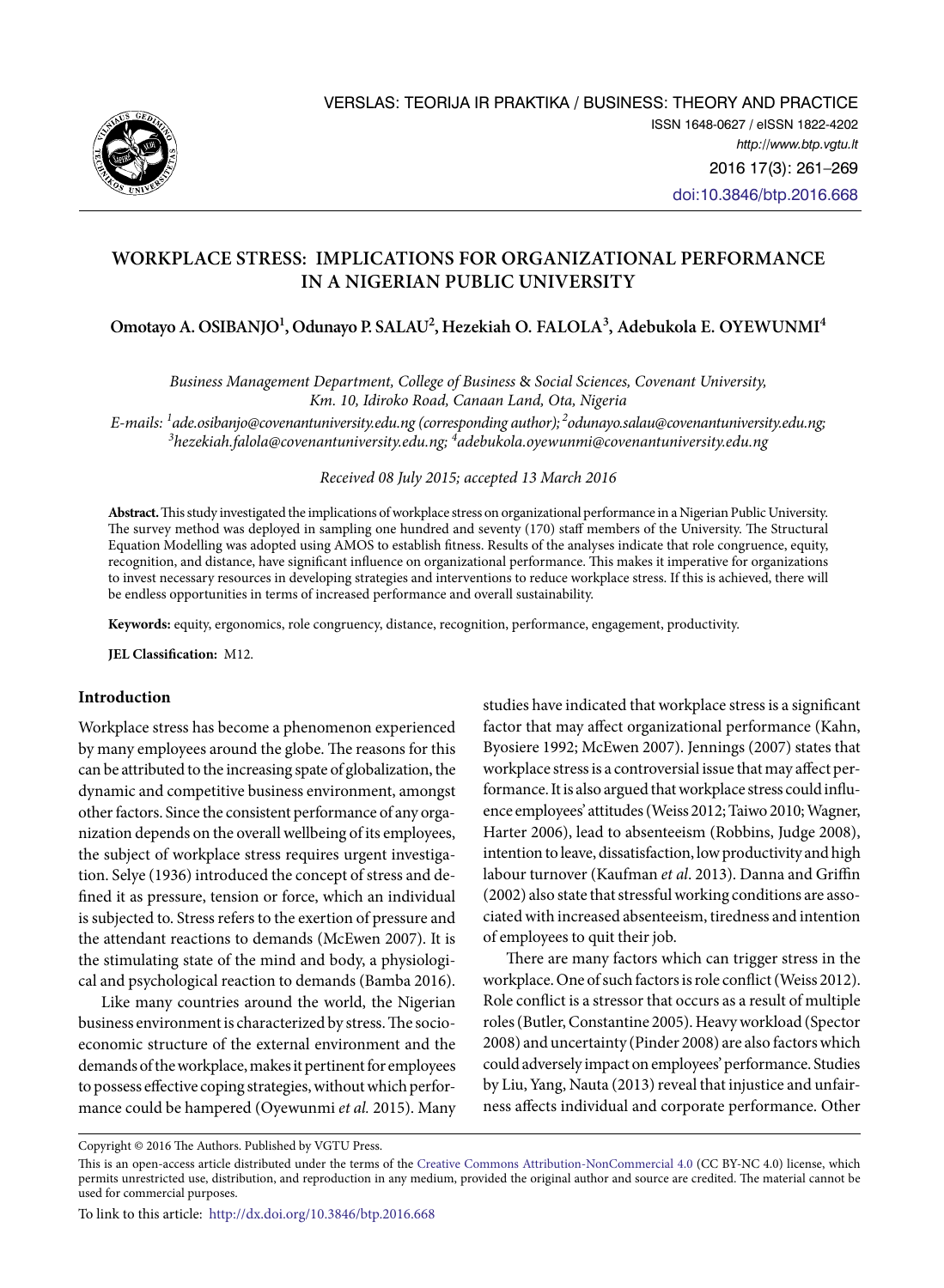mitigating sources of workplace stress includes lack of recognition or engagement; long work hours (Aluko 2007), inadequate training (Greenberg, Baron 2003; Salau, *et al*. 2014), poor time management (Cooper, Payne 2008); poor relationship with supervisors and colleagues (Hicks, Caroline 2007; Oakland, S., Oakland, J. 2001); inequality (Fadil *et al.* 2005; Siegel *et al.* 2007); job insecurity (Monat, Lazarus 2001). It is necessary that organizations provide interventions against these factors so as to ensure job satisfaction and increased productivity. Job satisfaction or lack of it is fundamental to the intention of employees to stay or quit a job. It is also a pointer to poor employee performance (Martin, Miller 1986) and low job commitment (Robbins, Judge 2008). Potentially, increased level of job stress could translate to decreased job satisfaction. This is because employees are more likely to be committed, creative and productive at work when they are reasonably satisfied with their jobs (Chandraiah *et al.* 2003).

Currently, higher education in Nigeria, particularly in universities, is characterized by massive expansion and high rate of students' enrolment. The likely effects of this include; increased workload for members of the workforce, increased pressure, a sense of powerlessness conflicting demands, organizational change, and a high degree of uncertainty (Cooper, Payne 2008). Within the internal environment of the workplace, physical conditions can also trigger stress (Fried 2008). For instance, excessive noise within the workplace can cause physical and behavioral problems. Severe vibration can have similar effects. Hot, humid conditions and constant presence of hazardous substances or other hazards can also trigger stress (Aldana *et al*. 1996). Workplace stress may encourage truancy which may later result in high turnover (Cooper, Payne 2008). It is important that organizations in Nigeria's higher education sector, whether public or private, understand that high levels of workplace stress can become harmful for individual employees and the organization as a whole. Hence, to enhance corporate image and achieve competitive advantage, stress management and coping strategies become imperative (Monat, Lazarus



2001; Adeniji, Osibanjo 2012; Liu *et al.* 2013; Manjunath, Rajesh 2012). This implies that, organizations must have the capability to identify the symptoms of stress and must intensify efforts to reduce stress in the workplace. This can be achieved through effective management and organization of work, as well as, healthy corporate culture (Vieet 2011; Weiss 2012). This will increase performance and maximize the possibility of achieving overall strategic objectives (Mendez, Stander 2011).

Many studies have been conducted on the subject of workplace stress (Weiss 2012; Albrecht 2010; Cooper, Payne 2008; Hicks, Caroline 2007; Krohne 2002). However, there are still uncertainties regarding the signs, symptoms and interventions of workplace stress. In Nigeria, research relating to the effects of workplace stress, particularly within the higher education sector is limited. This study focuses on the relationships between the independent variables of role congruence, equity, ergonomics, recognition, distance and the dependent variable of performance. The relationships are depicted in figure 1 below.

To investigate the relationships, the following research questions are posed:

- 1. To what extent is the impact of role congruence on employee commitment (direct) and job performance (indirect)?
- 2. In what ways does equity affect employees' satisfaction (direct) and performance (indirect)?
- 3. To what extent does ergonomics influence employee satisfaction (direct) and performance (indirect)?
- 4. To what extent does employee recognition influence employee's level of engagement (direct) and performance (indirect)?
- 5. What effects does distance have on productivity (direct) and job performance (indirect)?

# **1. Literature review**

Work stress is the response of employees to job demands and pressures that are not in line with their knowledge, interest, skills and abilities (Hicks, Caroline 2007) and affects their capacity to cope (Fried 2008). Stress arises in wide ranging work situations but becomes worse when employees sense they have little or no control over work processes. Work-related stress can be caused by poor work design (Wagner, Harter 2006), lack of recognition, rigid bureaucratic structure (Hicks, Caroline 2007), office ergonomics (Moran 2010), poor management style (Nelson 2005), unfavourable working conditions (Al-Anzi 2009), pay inequality (Stecher, Rosse 2007), role conflict, amongst other factors.

– Equity, Job Satisfaction and Performance

Talent retention is of primal importance to most organizations. An essential strategy for talent retention is Fig. 1. Conceptual framework the establishment and sustenance of an equitable work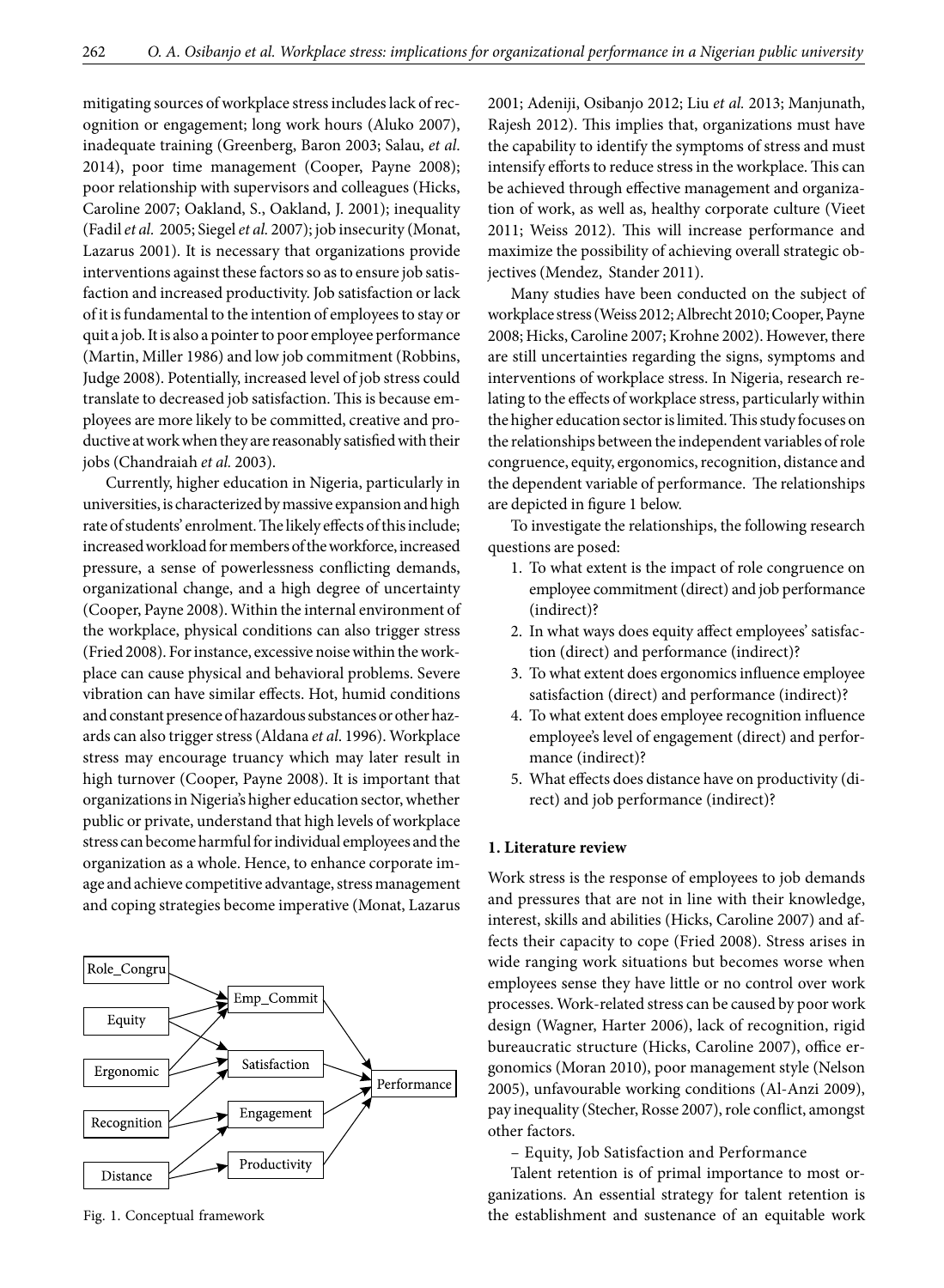environment. Inculcating equity in the workplace involves promoting an atmosphere where employees are treated fairly by management and in turn, employees treat management objectively. Studies have indicated the role of workplace equity in reducing stress both at individual and organizational level (Siegel *et al.* 2007; Adams 1963). Equity is fundamental to the employment relationship because employees should always perceive a sense of fairness in terms of compensation, support, appreciation, recognition, growth and advancement for their effort. Reward should be fair and inclusive to avoid workplace stress. Once the reward condition is met, employees feel a sense of importance and responsibility towards their tasks (Stecher, Rosse 2007). Stress becomes avoidable when organizations are receptive to employees' ideas, and when avenues are created to mentor employees and engage them in decision making. When employees are actively engaged in the decision making processes of the organization, there is a tendency to exert greater efforts and perform better. Inequity raises dissatisfaction and disenchantment (Hicks, Caroline 2007). When employees sense that they are being treated unfairly, they become less productive and sometimes counter-productive. For instance, in situations where employees feel they are not adequately compensated, high productivity and work quality is likely to reduce. This will adversely affect cohesiveness and team morale (Krohne 2002). For organizations to achieve a more, they must maintain equity so as to; reduce intention to quit, absenteeism level, pressure, anxiety, and improve employees' satisfaction. It can therefore be hypothesized that:

*H*1*: Equity has positive effect on job satisfaction and performance.*

– Distance and Job Performance

Long distance between employees' homes and their workplaces may make daily commuting stressful. Distance commuting has socio-political and economic effects on employees and their families, companies and communities. Distance to workplace is inevitable due to the demands of the contemporary work environment. However, when distance becomes unmanageable, it may lead to stress. We therefore hypothesized.

# *H*2*: Distance has influence on Job Performance*

– Ergonomics, Job Satisfaction and Performance

Ergonomics is an indispensable and strategic tool for effective employee job satisfaction and performance. It is a systematic and scientific understanding of interactions and interrelatedness of human resource and other key elements with a view to optimize employee well-being for productive performance (Kingsley 2012). Ergonomics considers the interactions of employees with office space arrangement, computers, chairs, tables, lighting, office temperature etc. that enhances employee comfortability,

safety, health, satisfaction and performance (Moran 2010). The quest of organizations for increased performance requires the provision of an enabling work environment and office ergonomics to enhance employees' job satisfaction and performance (Hameed 2009). Hence, to ensure employee satisfaction and workplace performance, organizations must provide suitable environment, adequate office spaces, appropriate work tools and furniture (O'Neill, Wymer 2011; Hameed 2009). It is important to identify areas where poor ergonomics contribute to stress outcomes (Mohd *et al.* 2011). Poor ergonomics can affect employees' wellness and performance (Parsons 2000). This makes it necessary to It is not negotiable for organizations to adequately put into proper perspective the inevitability of ergonomics and its strategic fit that will enhance employee's health with the sole aim of improving performance (Al-Anzi 2009; Kingsley 2012). Meanwhile, For instance, working in noisy environments, pairing employees in an office, providing furniture with non-ergonomic features can lead to stress, ailments and musculoskeletal discomfort (Kingsley 2012; Moran 2010; Gutnick 2007). It is hypothesized that:

*H*3: *Ergonomics have positive effect on employee satisfaction and performance*

– Role congruence and Job Performance

Role congruence refers to the match between an individual's characteristics and the demands of an occupation. This suggests that a lack of consonance between an individual's traits or interests and the requirements of a job, may have negative effects. Kahn (1981) states that lack of role congruence may result in job-related stress. Hence, job satisfaction, commitment and performance in a chosen career vastly depend on an individual's personality being in sync with the environment within which the individual works (Adeniji *et al*. 2014; Dubinsky, Mattson 1986). Churchill *et al.* (1985) also assert that the environment and personal traits are moderated by the role perceptions of the individual. Stress is an apparent outcome of a mismatch between an individual and job related demands. Extant literature considers job-related stress as a lack of person-environment fit (Kahn 1981). Other indicators of incongruence may be unhappiness, dissatisfaction, low performance, turnover and physical illness (Kahn *et al.* 1964). We hypothesize that:

*H*4: *Role congruence has positive effect on job performance*

– Recognition, Engagement and Job Performance Recognition stimulates employee engagement and job performance (Wagner, Harter 2006; Falola *et al.* 2014). Timely recognition of employees' efforts strategically reinforces employees' engagement and performance in the workplace (Kaufman *et al.* 2013). Manjunath, Rajesh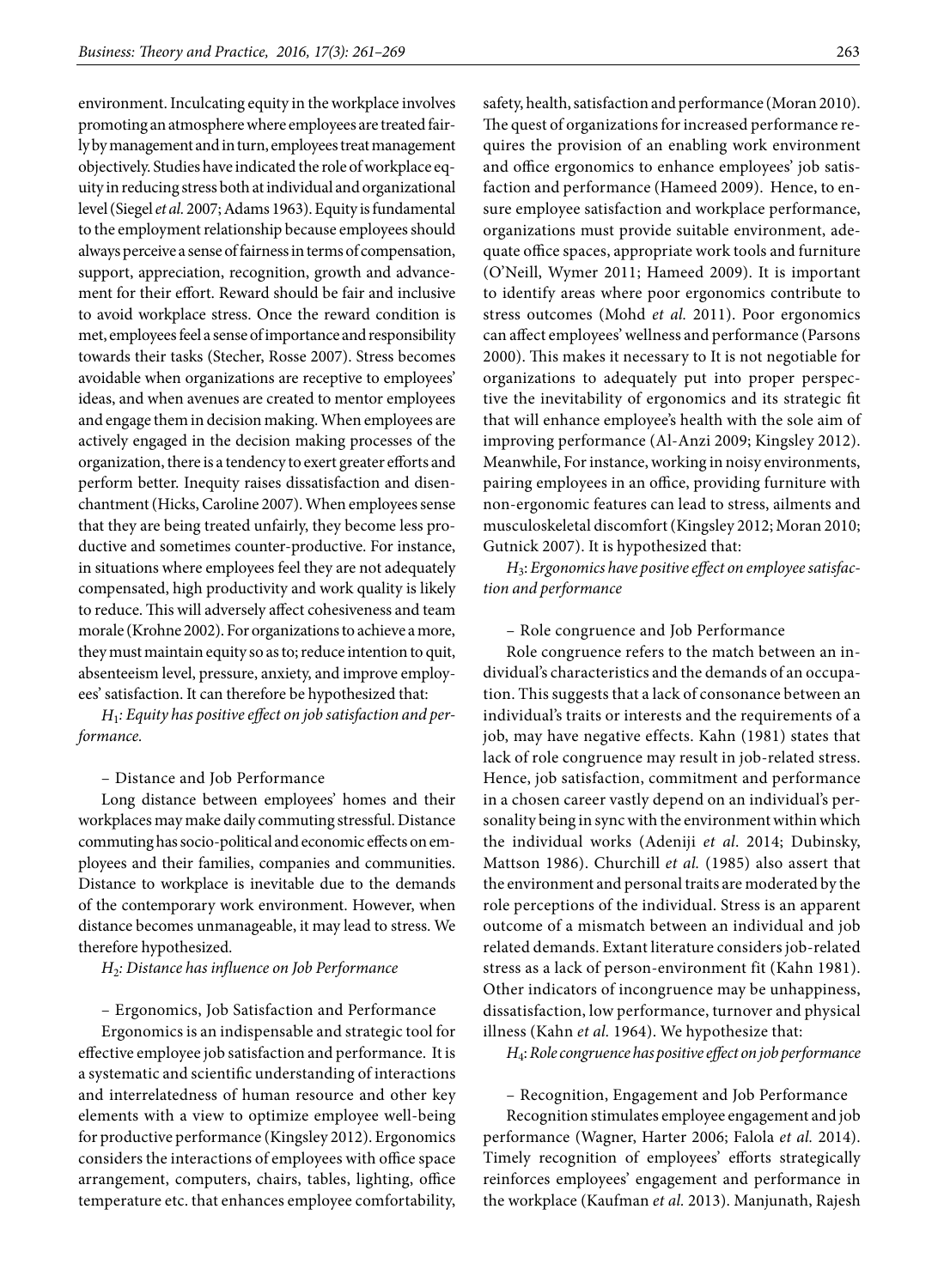(2012) opines that management should employ initiatives to improve employee engagement. Nolan (2012) posits that non-recognition of employee performance often times results in demoralization and stress. Thus, timely recognition is energizes and reinforces employees to exceed expectations (Adeniji, Osibanjo 2012; Nelson 2005). Organizations should ensure timely acknowledgements of employees' productive engagement and equitably reward on the basis of efforts and performance (David 2008; Stajkovic, Fred 2003).

H5: Employee's Recognition has positive influence on employee level of engagement and job performance.

#### **2. Theoretical underpinnings**

Several models and theories underpin the subject of workplace stress. Two (2) models (Holland's Person/ Environment Model & Person-Environment Fit Model) and one (1) theory (Equity theory) are adopted for this study.

– Holland's Person/Environment Model

A fundamental model is Holland's model of Vocational Choice and Holland's Person/Environment Model (Holland 1966), which states that individuals tend to choose careers which are compatible with their interests and the choice of vocation is an extension or expression of personality. The theory holds that people choose careers which are congruent with their personal makeup. For instance, a researchbased vocation should be populated by individuals passionate about research. A sense of idealism characterizes Holland's theory of vocational choice, as many individuals find themselves in careers they are not necessarily compatible with. In many developing countries, the main concern for most people is being employed to fend for themselves and their family members, rather than sourcing for a job that matches their talents and interests. The potential consequence of this is a lack of role congruence which may lead to work-related stress and eventually affect performance outcomes in the workplace.

– Person-Environment Fit Model

Another model that is important to the concept of work stress is the Person-Environment Fit theory (P-E Fit) as credited to Caplan (Caplan, Jones 1975). This theory is similar to Holland's Person/Environment Congruence Model. It assumes that the measure of stress which an individual experiences is commensurate to the degree of mismatch between the individual and the work environment. Hence, the fit or misfit between an individual's personality and the job environment may be an indicator of stress. The P-E Fit encompasses a number of subsets such as person-organization fit (Kristof 1996), personjob fit (Kristof-Brown *et al*. 2011) and person-person fit (Van-Vianen *et al.* 2000).

#### – Equity Theory

Equity theory was propounded by Adam (1963). It states that individual employee who perceives that he or she is being overpaid or underpaid will experience distress and this distress will lead to efforts to bring back equity. The equity theory is a theory of equality in pay. Equity in this regard refers to fairness, impartiality and justice in pay received by an employee. This could translate to the amount of commitment, loyalty and motivation of an individual (Adeniji, Osibanjo 2012). Employees are not concerned with what they are paid, but what others are paid. By implication, if an employee perceives that his/her reward is unfair compared to others, he/she may develop the intention to leave. When pay is perceived to be fair, employees are motivated to perform better.

## **3. Materials and methods**

The survey research method was adopted for this study. This allowed the use of questionnaires in data collection. This method tends to be efficient in collecting large amount of information and flexible in gathering wide range of information such as past behaviors, attitudes and beliefs (Krueger, Cassey 2000). The survey method is argued to be relatively easier to administer in data collection (Presser *et al.* 2004), hence the adoption of the method for this study. Two hundred (200) copies of questionnaires were administered amongst the faculty members of a government owned university in South-West Nigeria. A total of one hundred and seventy (170) copies of the questionnaire was valid, yielding eighty five percent (85%) of the total questionnaires administered. The questionnaire was divided into two (2) sections; the first section sought for the demographic characteristics of the respondents, whilst the second section contained fifteen (15) items on occupational stress as adapted from Beehr *et al.* (2001) and Seaward (2005). The items for the dependent variables (role congruent, equity, ergonomic, recognition and distance); moderating variables (employee commitment, satisfaction, engagement, and productivity); and dependent variable (performance) were adapted from literature reviewed.

Each item was based on 5-Likert scales ranging from strongly agree (5) to strongly disagree (1). The procedure of the reliability statistics test based on standardized items produced a result of Cronbach's Alpha of .793. Considering that .70 is the acceptable cut-off value, the result is reliable. Responses were analyzed with the use of Statistical Package for Social Sciences (SPSS) and Structural Equation Modeling (SEM) adopted to test the correlation and regression that exists amongst the variables. Various fit indices were utilized in assessing the overall fit of the study model.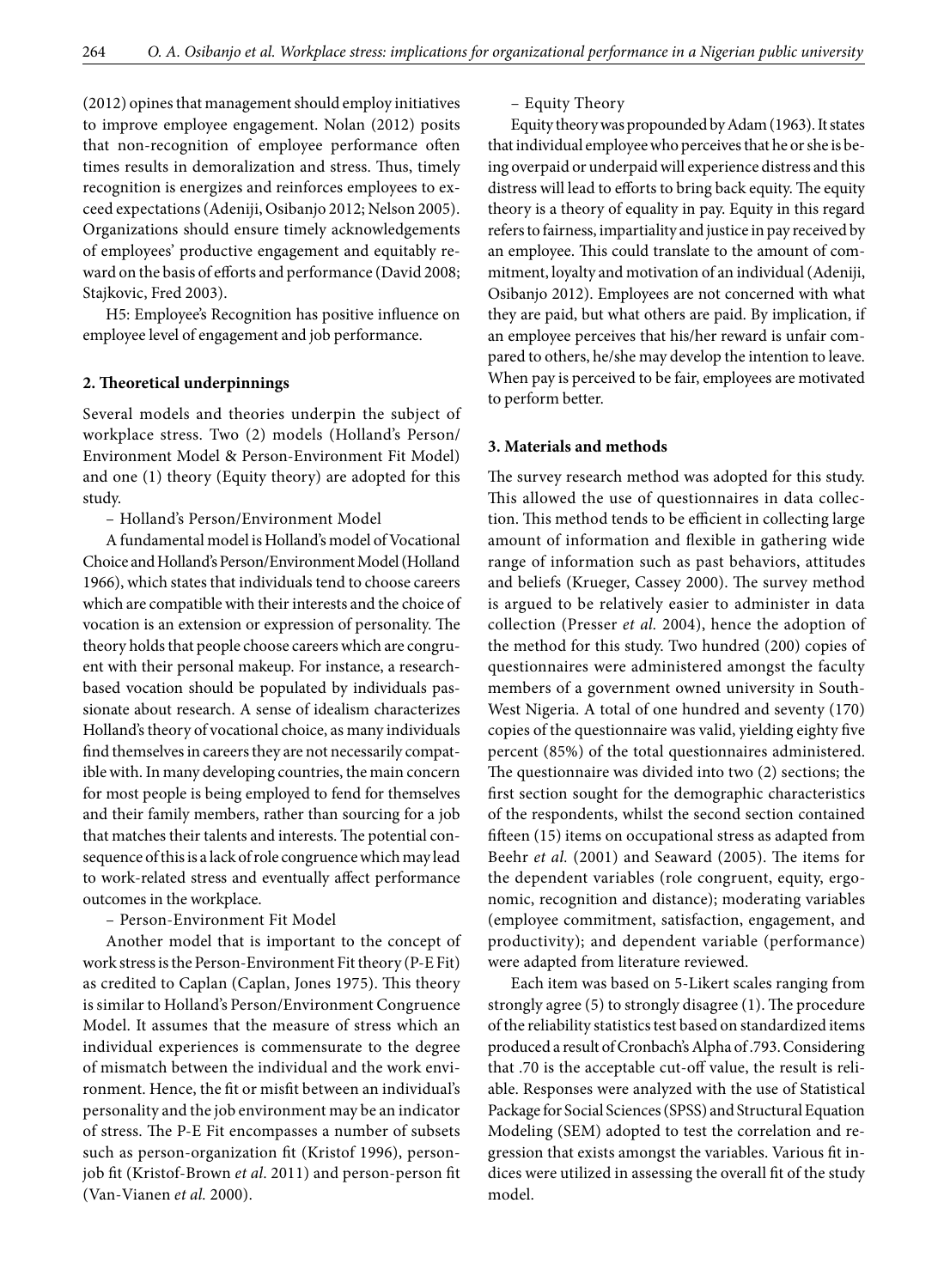### **4. Results and discussion**

The demographic components of the respondents are depicted in Table 1. The male gender constituted 61.2% of the population; age 30 to 39 years old represented 35.9%. In addition, the profile of the sample shows that one hundred and twelve are married representing 65.9% of the sample size. In terms of relevance, the marital status distribution of the respondent could be said to be adequate for this survey. Expectedly, married persons tend to be prone to various pressure including occupational stress. Furthermore, about forty-five percent of the respondents have obtained second degree (MSc/MBA) representing 44.7% of the respondents; while 60 respondents have been on the job between six (6) to ten (10) years representing 35.3% of the respondents. It is common to have a sizeable percentage of faculty at the lower cadre, the dataset is not in exception. The profile indicates that fifty eight (58) of the respondents are at the lower end of the ladder in job ranking, as the Assistant Lecturer position represents 34.1%. The sample may be considered adequate with reference to the distributions of these characteristics.

Table 2 displays the model fit summary for the survey. Bentler, Wu (2002); Bentler, Bonett (1980); and Kaplan (2000) state that different indicators of goodness-of-fit are usually adopted in various researches. Further, the higher the numbers of the indices of indicators, the acceptable of a good fit such as Normed Fit Index (NFI) =>.90; and Comparative Fit Index (CFI) acceptable value =>.90. Other informative indices that measure the close association between the model and the data include Root Mean Squared Error of Approximation (RMSEA); Goodness of fit (GFI); etc.

The goodness of fit explains the close association that exists between the observed and expected values. Obtained scores are therefore compared with the cut-off values (Bentler, Wu 2002); Bentler, Bonett (1980) in order to establish the degree of fit. The fit index shows that NFI = .977; CFI = 1.001; GFI = .970; CMIN/df = .237 and minimum score as indicated in the cut-off values was achieved as shown in Table 2.

Figure 2 depicts standardized estimates of the structural model outlining the path coefficient scores of the observed variables in the study. It is evident in the coefficient scores obtained that close association exists amongst the tested variables (distance, recognition, ergonomic, equity, & role congruence), while the regression weights are depicted in Table 3. The parameter estimate as depicted in Figure 2 indicates that distance is the most significant predictor of performance, with aid of the moderating variable (productivity). In other words, distance has indirect effect on performance through productivity (.271, p < 0.001). Also significant is the indirect effects of role congruence; equity; and ergonomic on performance through the moderating

variable (employee commitment). Recognition has indirect effect on performance with strong contingent effect of engagement as a moderating variable.

Recognition  $(H_5)$ , equity  $(H_1)$ , distance  $(H_2)$ , and role congruence  $(H_4)$  were found to be indirectly and statistically significant in the prediction of performance. Therefore, the

Table 1. Demographic composition of the sample

| Characteristics | Sub-Profile                       | Percentage |  |  |
|-----------------|-----------------------------------|------------|--|--|
| Gender          | Male                              | 61.2       |  |  |
|                 | Female                            | 38.8       |  |  |
|                 | $20-29$ years                     | 28.8       |  |  |
|                 | $30-39$ years                     | 35.9       |  |  |
| Age             | $40-49$ years                     | 24.7       |  |  |
|                 | 50 years and above                | 10.6       |  |  |
|                 | Married                           | 65.9       |  |  |
| Marital status  | Single                            | 33.5       |  |  |
|                 | Widowed                           | .6         |  |  |
|                 | <b>BSc/HND</b>                    | 9.4        |  |  |
| Educational     | MSc/MBA                           | 44.7       |  |  |
| qualification   | PhD                               | 42.9       |  |  |
|                 | Others                            | 2.9        |  |  |
| Work experience | $0-5$ years                       | 41.2       |  |  |
|                 | $6-10$ years                      | 35.3       |  |  |
|                 | $11-15$ years                     | 14.7       |  |  |
|                 | Above 15 years                    | 8.8        |  |  |
|                 | Graduate Assistant<br>(GA)        | 12.4       |  |  |
|                 | <b>Assistant Lecturer</b><br>(AL) | 34.1       |  |  |
| Job Rank        | Lecturer II (LII)                 | 23.5       |  |  |
|                 | Lecturer I (LI)                   | 14.7       |  |  |
|                 | Senior Lecturer<br>(SL)           | 9.4        |  |  |
|                 | Associate Professor<br>(AP)       | 1.8        |  |  |
|                 | Professor (Prof)                  | 4.1        |  |  |

*Note:* Total number of respondent = 170.

Table 2. The model fit summary

| Model-Fit Index                                     | Score | Cut-off Values                |
|-----------------------------------------------------|-------|-------------------------------|
| Chi-square/Degree of<br>Freedom (CMIN/DF)           | .237  | $= 2, 3,$ or 5 upper<br>limit |
| Normed Fit Index (NFI)                              | .977  | $\Rightarrow .90$             |
| Comparative Fit Index<br>(CFI)                      | 1.001 | $=$ > .90                     |
| Root Mean Squared Error of<br>Approximation (RMSEA) | .000  | $.05$ or less = good          |
| Goodness of Fit (GFI)                               | .970  | $=$ > .90                     |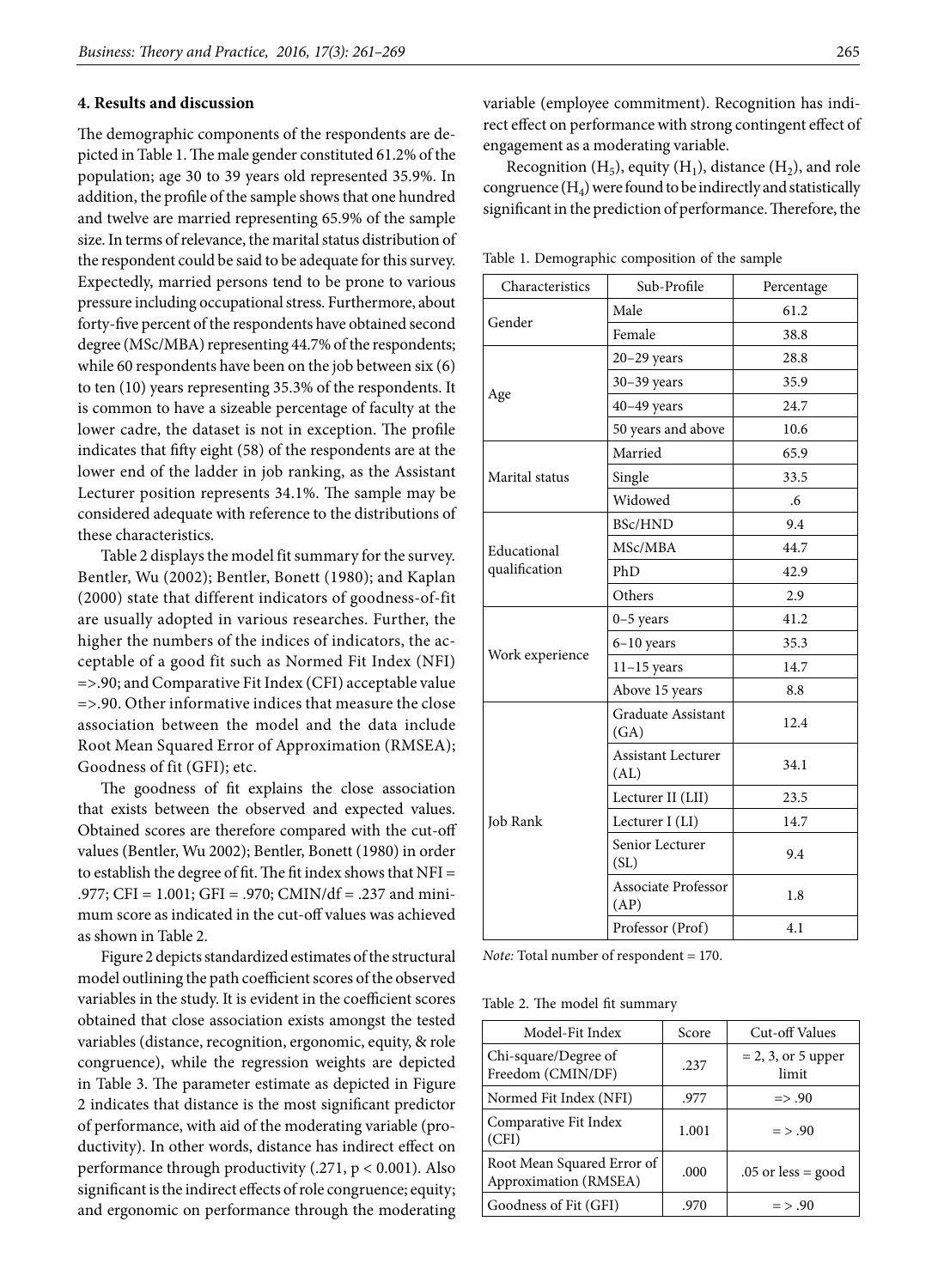

Fig. 2. Standardized estimates of structural model

|  |  | Table 3. Regression weights of the sample |  |  |  |
|--|--|-------------------------------------------|--|--|--|
|--|--|-------------------------------------------|--|--|--|

| Moderating Variables |              | Independent Variables | Estimate | S.E. | C.R.    |       | Hypotheses          |
|----------------------|--------------|-----------------------|----------|------|---------|-------|---------------------|
| Emp_Commit           |              | Role Congru           | .118     | .095 | 1.235   | .217  | $H_4$ – Accept      |
| Satisfaction         | ←            | Recognition           | .318     | .080 | 3.955   | $***$ | $H_5$ – Accept      |
| Productivity         | ←            | Distance              | .271     | .092 | 2.944   | .003  | $ H_2 -$ Accept $ $ |
| Satisfaction         | ←            | Ergonomic             | $-.054$  | .063 | $-.871$ | .384  | $H_3$ – Reject      |
| Satisfaction         | $\leftarrow$ | Equity                | .301     | .078 | 3.858   | $***$ | $H_1$ – Accept      |

study hypothesized statements are accepted. Ergonomics  $(H<sub>3</sub>)$  exerted negative and insignificant influence on performance. As obtained in the literature, ergonomics play a significant role in employees' performance. The results obtained from the survey is contrary to earlier studies in which positive and significant relationships were identified between ergonomics and performance (Kingsley 2012; Moran 2010; Gutnick 2007).

## **Managerial implications and conclusions**

The principal objective of the study is to identify the relationship between workplace stress and organizational performance using a case organization within the Nigerian educational sector. It is evident that workplace stress influences organizational performance. Therefore, the study provides insights to the effect of work stress, taking into consideration variables such as role congruence, equity, ergonomics, recognition and distance on organizational performance, through moderating variables such as employee commitment, satisfaction, engagement, and productivity. The implication for decision makers is that stress management tends to influence performance in organizations and there is need to critically examine the effects of the studied variables on organizations' performance and provide interventions. Managers should pay more attention to role congruence, equity, recognition and distance, as these variables have positive and significant effects on organizational performance. Although the study found that ergonomics has insignificant effect on performance, its provision would serve as an advantage in order to increase employees' efficiency. As this study was conducted in one (1) institution within a particular geographical region, it is suggested that future studies may explore the relationships amongst the studied variables in a wider context.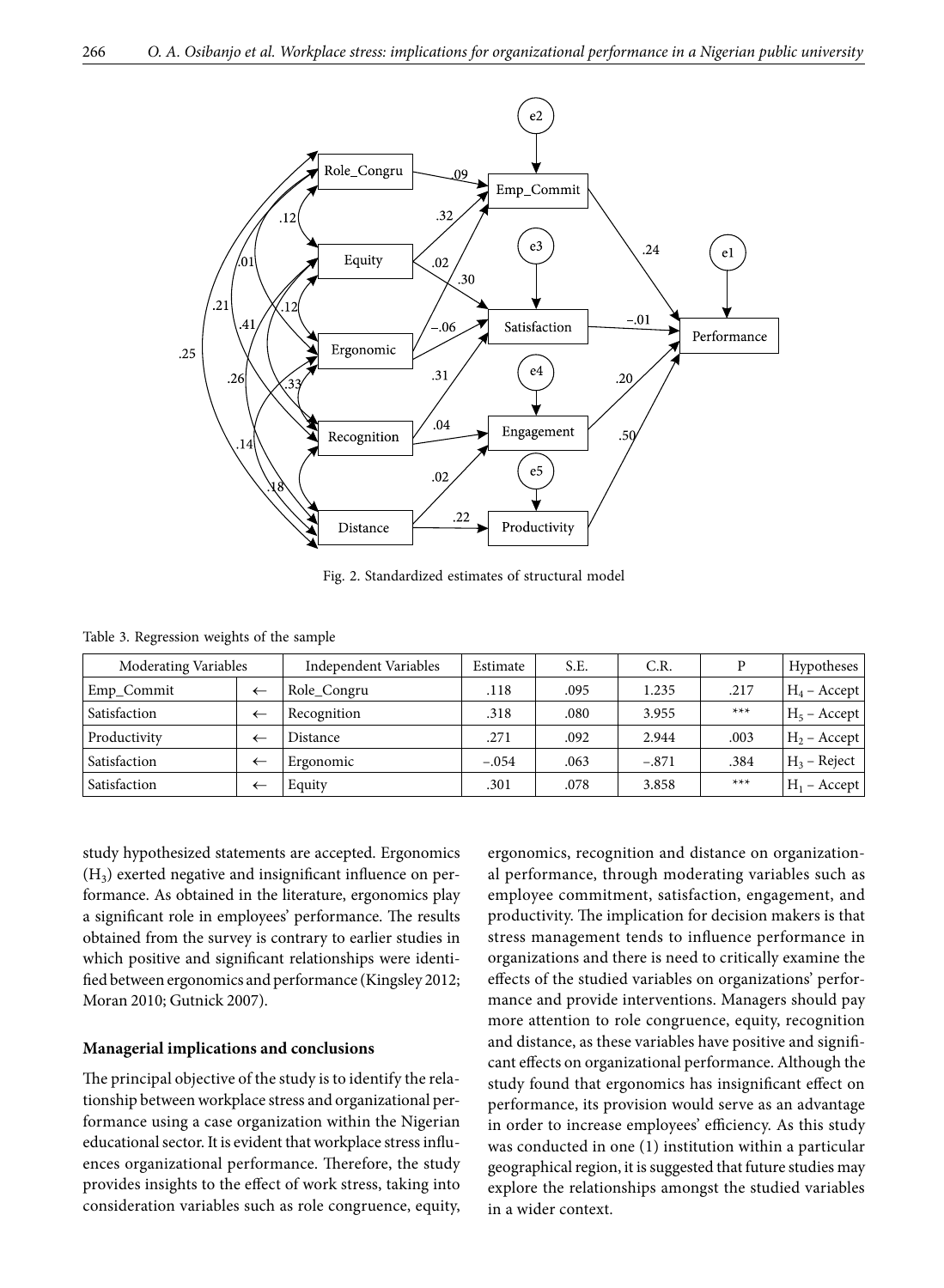#### **References**

- Adams, J. S. 1963. Toward an understanding of inequity, *Journal of Abnormal and Social Psychology* 67(5): 422–436. <http://dx.doi.org/10.1037/h0040968>
- Adeniji, A. A.; Osibanjo, A. O. 2012. *Human resource management: theory and practice*. Lagos: Pumark Nigeria Limited.
- Adeniji, A.; Falola, H.; Salau, O. 2014. A modelling relationship between work satisfaction and faculty performance in the Nigerian private universities, *European Scientific Journal* 10(32): 63–80.
- Al-Anzi, N. M. 2009. *Workplace environment and its impact on employee performance*: a thesis submitted in partial fulfilment of the requirements of Open University of Malaysia for the Degree of Master of Business Administration. Open University of Malaysia, Bahrain.
- Albrecht, K. 2010. *Stress and the manager*. New York: Simon and Schuster, Business and Economics.
- Aldana, S. G.; Sutton, L. D.; Jacobson, B. H.; Quirk, M. G. 1996. *Relationships between leisure time physical activity and perceived stress.* Department of Physical Education, Brigham Young University, Provo, UT.
- Aluko, M. A. O. 2007. Factors that motivate the Nigerian workers, *Ife Social Review* 5(10): 55.
- Bamba, M. 2016. Stress management and job performance in the industries sector of Mali, *Journal of Service Science and Management* 9: 189–194. <http://dx.doi.org/10.4236/jssm.2016.93023>
- Beehr, T. A.; Jex, S. M.; Ghosh, P. 2001. The management of occupational stress, in C. M. Johnson, W. K. Redmon, T. C. Mahwhinney (Eds.). *Handbook of organizational performance: behaviour analysis and management.* New York: The Haworth Press.
- Bentler, P. M.; Bonett, D. C. 1980. Significance tests and goodness of fit in the analysis of covariance structures, *Psychological Bulletin* 88(3). <http://dx.doi.org/10.1037/0033-2909.88.3.588>
- Bentler, P. M.; Wu, E. J. C. 2002. *EQS 6 for Windows user's guide.*  Multivariate Software, Encino.
- Butler, S. K.; Constantine, M. 2005. Collective self-esteem and burnout in professional school counsellors, *Professional School Counseling* 9(1): 55–62.
- Caplan, R. D.; Jones, K. W. 1975. Effects of work load, role ambiguity, and Type A personality on anxiety, depression, and heart rate. *Journal of Applied Psychology* 60(6): 713–719. [http://dx.doi.org/10.1037/0021-9010.60.6.713](http://psycnet.apa.org/doi/10.1037/0021-9010.60.6.713)
- Chandraiah, K.; Agrawal, S.; Marimuthu, P.; Manoharan, N. 2003. Job satisfaction among managers, *Indian Journal of Occupational and Environmental Medicine* 7(2).
- Churchill, G. A.; Ford, N. M.; Hartley, S.; Walker, O. 1985. Determinants of sales performance: a meta analysis, *Journal of Marketing Research* 21(5): 323–332.
- Cooper, L. C.; Payne, R. 2008. *Causes, coping and consequences of stress at work.* New York: Wiley.
- Danna, K.; Griffin, R. 2002. Health and well being in the workplace: a review and synthesis of the literature, *Journal of Management* 4(2): 101–112.
- David, G. A. 2008. *Life stress and illness*. Springfield, Ill: Charles C Thomas.
- Dubinsky, A. J.; Mattson, B. E. 1986. Consequences of role conflict and ambiguity experienced by retail salespeople, *Journal of Retailing* 55: 70–86.
- Fadil, P. A.; Williams, R. J.; Limpaphayom, W.; Smatt, C. 2005. Equity or equality? A conceptual examination of the influence of individualism/collectivism on the cross-cultural application of equity theory, *Cross-Cultural Management* 12(4): 17–35.<http://dx.doi.org/10.1108/13527600510798114>
- Falola, H. O.; Ibidunni, A. S.; Olokundun, A. M. 2014. Incentives packages and employees' attitudes to work: a study of selected government parastatals in Ogun State, South-West, Nigeria, *International Journal of Research in Business and Social Science* 3(1): 2147–4478.
- Fried, M. R. 2008. *Stress management for success in the workplace*. London: Oxford University Press.
- Greenberg, J.; Baron, R. A. 2003. *Behavior in organizations.* 8 ed. New Jersey: Prentice Hall.
- Gutnick, L. 2007. *A workplace design that reduces employee stress and increases employee productivity using environmentally responsible materials*: a thesis submitted in partial fulfilment of the requirements of Eastern Michigan University for the degree of Master of Science and Doctor of Philosophy. Eastern Michigan University, Michigan.
- Hameed, A. 2009. Impact of office design on employees' productivity: a case study of banking organizations of Abbottabad, *Journal of Public Affairs, Administration and Management* 3(1): 1–5.
- Hicks, T.; Caroline, M. 2007. *A guide to managing workplace stress.* California: Universal Publishers.
- Holland, J. L. 1966. A psychological classification scheme for vocations and major fields, *Journal of Counseling Psychology* 13: 278–288.<http://dx.doi.org/10.1037/h0023725>
- Jennings, B. M. 2007. Turbulence, in R. Hughes (Ed.). *Advances in patient safety and quality: an evidence-based handbook for nurses*. Rockville, MD: AHRQ, 2-193–2-202.
- Kahn, R. L. 1981. *Work and health*. New York: Wiley.
- Kahn, R.; Wolfe, D.; Quinn, R.; Snoek, J.; Rosentbal, R. 1964. *Organizational stress*: *studies in role conflict and ambiguity*. New York: Wiley.
- Kahn, R. L.; Byosiere, P. B. 1992. Stress in organizations, in M. D. Dunnette, L. M Hugh (Eds.). *Handbook of industrial and organizational psychology*. Palo Alto, CA: Consulting Psychologists Press, 571–650.
- Kaplan, D. 2000. *Structural equation modeling: foundations and extensions.* Thousand Oaks: Sage Publications.
- Kaufman, T.; Chapman, T.; Allen, J. 2013. *The effect of performance recognition on employee engagement.* Cicero Group.
- Kingsley, S. A. 2012. Effects of stressors on faculty performance: Issues & Practice, *Journal of Humanity and Social Sciences* 22(4): 23–30.
- Kristof, A. L. 1996. Person-organization fit: an integrative review of its conceptualizations, measurement, and implications, *Journal of Personnel Psychology* 49(1): 1–49. <http://dx.doi.org/10.1111/j.1744-6570.1996.tb01790.x>
- Kristof-Brown, A.; Guay, R. P.; Zedeck, S. (Eds.). 2011. *APA handbook of industrial and organizational psychology, Vol 3: Maintaining, expanding, and contracting the organization*.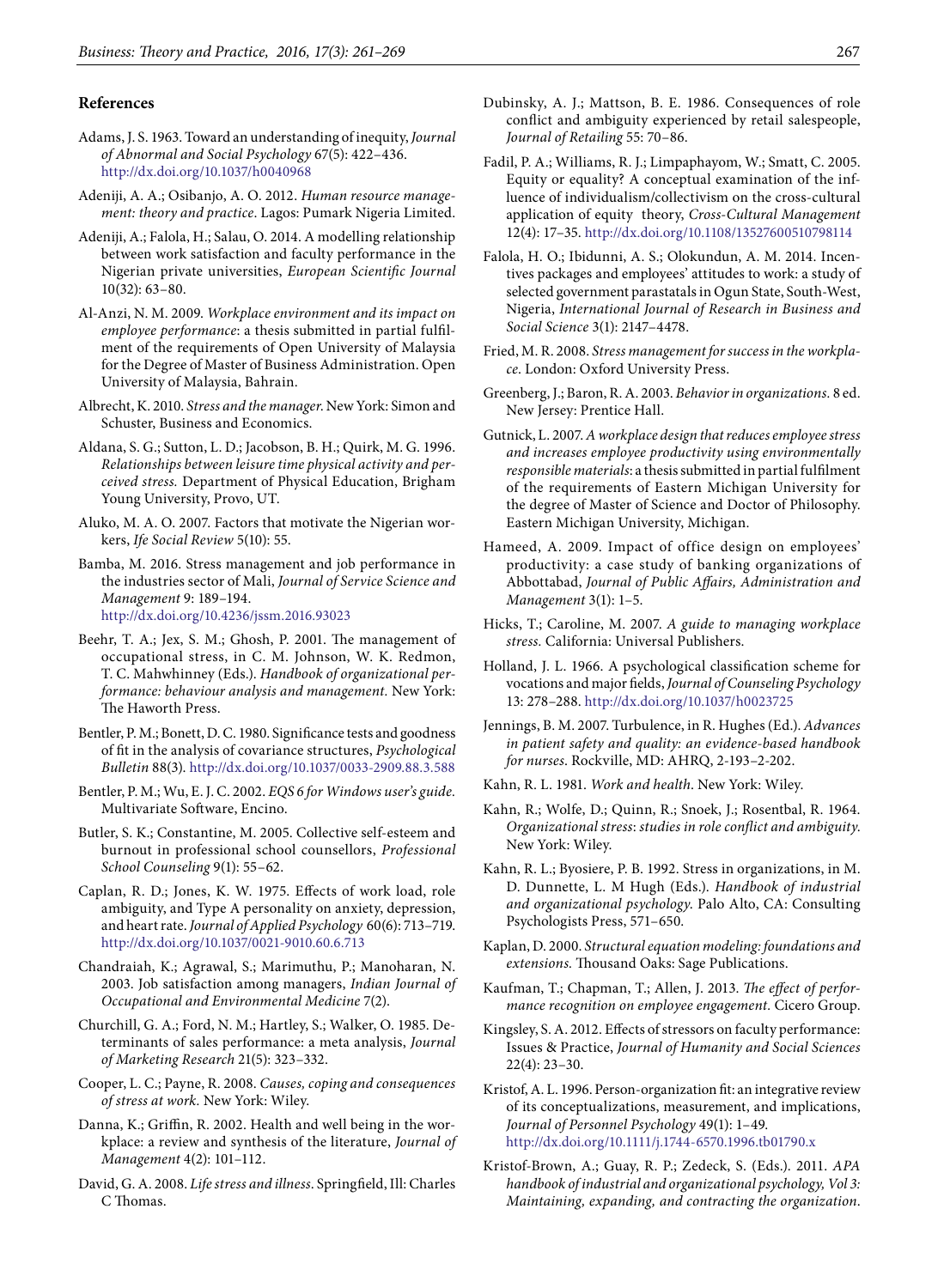American Psychological Association, viii, Washington, DC, US, 3–50.<http://dx.doi.org/10.1037/12171-001>

- Krohne, W. H. 2002. *Stress and coping theories.* Johannes Gutenberg-Universität, Mainz, Germany.
- Krueger, R. A.; Casey, M. A. 2000. *Focus groups: a practical guide for applied research.* SAGE Publications. <http://dx.doi.org/10.1037/10518-189>
- Liu, C.; Yang, L.; Nauta, M. 2013. Examining the mediating effects of supervisor conflict on procedural injustice-job strain relations: the function of power distance, *Journal of Occupational Health Psychology* 18(1): 64–74. <http://dx.doi.org/10.1037/a0030889>
- Manjunath, V. S.; Rajesh, C. N. 2012. Competency based compensation system as a strategic human resource technique, *International Journal of Manpower* 38(7): 780–810.
- Martin, K. F.; Miller, C. E. 1986. Group decision making and normative versus informational influence: effects of type of issue and assigned decision rule, *Journal of Personality and Social Psychology* 53(2): 306–313. [http://dx.doi.org/10.1037/0022-3514.53.2.306](http://psycnet.apa.org/doi/10.1037/0022-3514.53.2.306)
- McEwen, B. S. 2007. The physiology and neurobiology of stress and adaptation: central role of the brain, *Physiological Review*  8: 873–904. <http://dx.doi.org/10.1152/physrev.00041.2006>
- Mendez, F.; Stander, M. 2011. Positive organization. The role of leader behaviour in work engagement and retention, *South African Journal of Industrial Psychology* 37(1): 1–13.
- Mohd, M. Z.; Shah, A. S.; Marina, A. S.; Abu, T. N. 2011. Ergonomics and work stress issues in banking sector, *Australian Journal of Basic* & *Applied Sciences* 5(9).
- Monat, A.; Lazarus, S. R. 2001. *Stress and coping: an anthology.* Columbia: Columbia University Press.
- Moran, G. 2010. *Home office ergonomics* [online], [cited 15 September 2012]. Available from Internet: [http://www.](http://www.aarp.org/work/self-employment/info-09-2010/home-office-ergonomics.html) [aarp.org/work/self-employment/info-09-2010/home-office](http://www.aarp.org/work/self-employment/info-09-2010/home-office-ergonomics.html)[ergonomics.html](http://www.aarp.org/work/self-employment/info-09-2010/home-office-ergonomics.html)
- Nelson, B. 2005. *1001 ways to reward your employees*. New York: Workman Publishing Company.
- Nolan, S. 2012. A look of current trends data, *Strategic HR Review* 11(3): 32–54.<http://dx.doi.org/10.1108/shr.2012.37211caa.012>
- O'Neill, M.; Wymer, T. 2011. *The metrics of distributed work*. Knoll White Paper. Knoll, Inc., New York, NY.
- Oakland, S.; Oakland, J. 2001. Current people management activities in world class organisations, *Total Quality Management* 12(5): 773. <http://dx.doi.org/10.1080/09544120120075370>
- Oyewunmi, A. E.; Oyewunmi, O. A.; Iyiola, O. O.; Ojo, A. Y. 2015. Mental health and the Nigerian workplace: fallacies, facts and the way forward, *International Journal of Psychology and Counselling* 7(7): 106–111. <http://dx.doi.org/10.5897/IJPC2015.0317>
- Parsons, K. C. 2000. Environmental ergonomics: a review of principles, methods and models, *Journal of Applied Ergonomics* 3(1): 581–594. [http://dx.doi.org/10.1016/S0003-6870\(00\)00044-2](http://dx.doi.org/10.1016/S0003-6870(00)00044-2)
- Pinder, C. C. 2008. *Work motivation in organizational behavior.* New York: Psychology Press.
- Presser, S.; Rothgeb, J.; Couper, M.; Lessler, J.; Martin, E.; Martin, J.; Singer, E. 2004. *Methods for testing and evaluating survey questionnaires.* New York: Wiley. <http://dx.doi.org/10.1002/0471654728>
- Robbins, S. P.; Judge, T. A. 2008. *Organizational behavior*. Prentice Hall.
- Salau, O. P.; Falola, H. O.; Akinbode, J. O. 2014. Induction and staff attitude towards retention and organizational effectiveness, *IOSR Journal of Business and Management* 16(4): 47–52. <http://dx.doi.org/10.9790/487X-16464752>
- Seaward, B. L. 2005. *Managing stress: principles and strategies for health and well-being.* Sudbury, Massachusetts: Jones & Bartleh Publishers.
- Selye, H. 1936. A syndrome produced by divers nocuous agents, *Nature* 138(3479): 32.<http://dx.doi.org/10.1038/138032a0>
- Siegel, P. H.; Schraeder, M.; Morrison, R. 2007. A taxonomy of equity factors, *Journal of Applied Social Psychology* 38(1): 61–75.<http://dx.doi.org/10.1111/j.1559-1816.2008.00296.x>

Spector, P. E. 2008. *Industrial and organizational behavior*. Hoboken, NJ, Wiley. <http://dx.doi.org/10.1111/j.1559-1816.2008.00296.x>

- Stajkovic, A. D.; Fred, L. 2003. Behavioral management and task performance in organizations: conceptual background, meta-analysis, and test of alternative models, *Personnel Psychology* 56(1): 155–194. <http://dx.doi.org/10.1111/j.1744-6570.2003.tb00147.x>
- Stecher, M. D.; Rosse, J. G. 2007. Understanding reactions to workplace injustice through process theories of motivation: a teaching module and simulation, *Journal of Management Education* 31: 777–796. <http://dx.doi.org/10.1177/1052562906293504>
- Taiwo, A. S. 2010. The influence of work environment on employee performance: a case of selected oil and gas industry in Lagos, Nigeria, *African Journal of Business Management*  4(3): 299–307.
- Van Vianen, A. E. M.; De Pater, I. E.; Van Dijk, F. 2000. Work value fit as predictor of turnover intention: same-source or different-source fit, *Journal of Managerial Psychology* 22: 188–202.
- Vieet, V. S. 2011. *Stress: coping mechanisms in the workplace* [online], [cited 10 October 2013]. Available from Internet: [http://www.sans.edu/research/leadership-laboratory/article/](http://www.sans.edu/research/leadership-laboratory/article/stress-mgt-essay) [stress-mgt-essay](http://www.sans.edu/research/leadership-laboratory/article/stress-mgt-essay)
- Wagner, R.; Harter, J. K. 2006. *The elements of great managing*. New York: Gallup Press.
- Weiss, T. W. 2012. *Workplace stress: symptoms and solution* [online], [cited 10 October 2013]. Available from Internet: [http://www.sans.edu/research/leadership-laboratory/article/](http://www.sans.edu/research/leadership-laboratory/article/stress-mgt-essay) [stress-mgt-essay](http://www.sans.edu/research/leadership-laboratory/article/stress-mgt-essay)